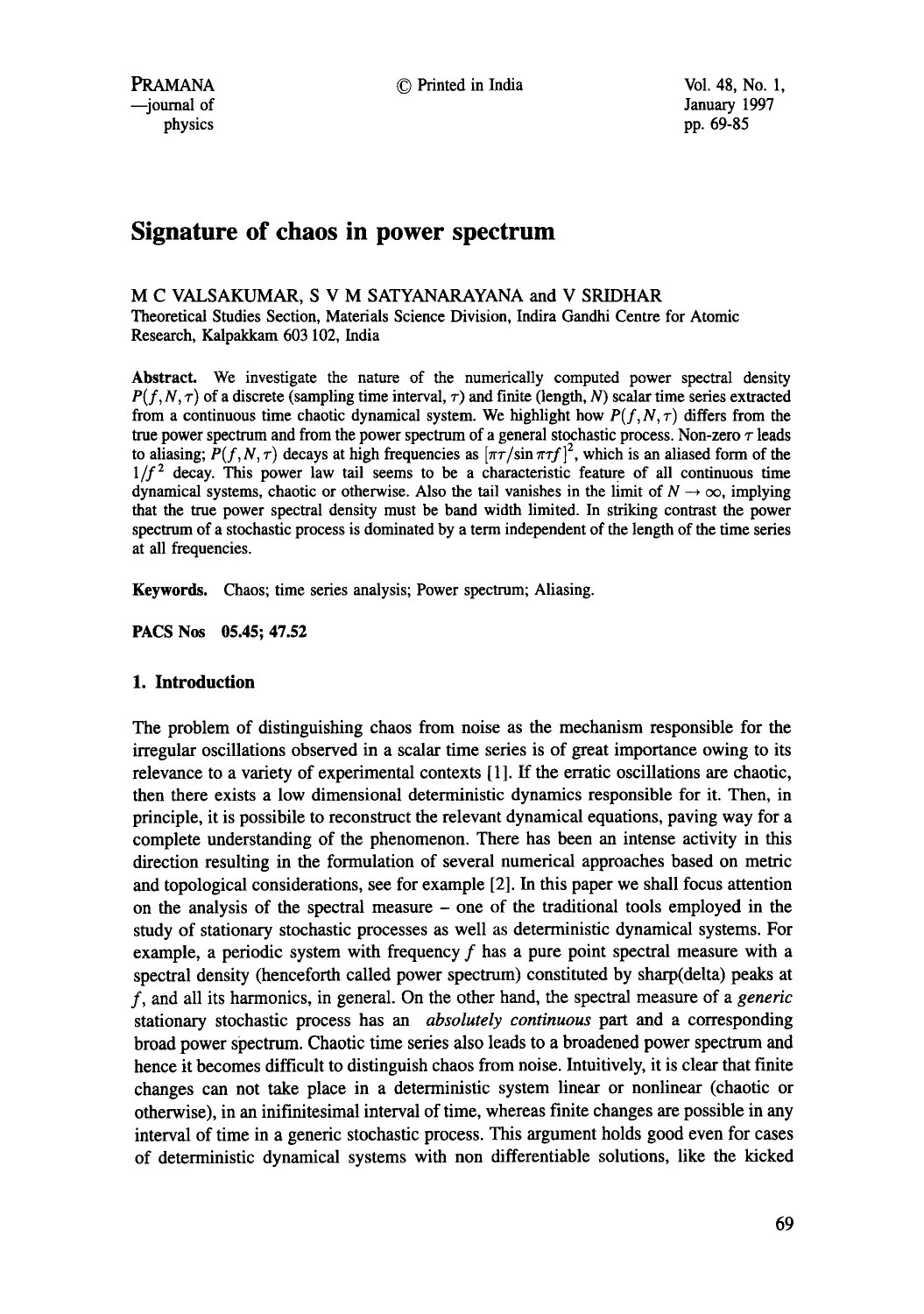harmonic oscillator, for which the number of kicks are *finite* in any finite interval of time. But in a stochastic process, the trajectory is nowhere differentiable, i.e., finite changes occur in infinitesimal interval of time and these events can occur infinitely often in any infinitesimal duration of time. Whence we expect the power spectrum of a chaotic time series to differ in some way or other from that of a stochastic time series, especially at high frequencies. Recently it has been shown numerically [3] that the power spectra of time series extracted from continuous time chaotic dynamical systems exhibit an exponential decay at high frequencies. There is no formal proof to support this observation though there are some plausibility arguments [3-5]. However, we should mention that, in the limited context of the two dimensional Navier-Stokes equation, the existence of an exponentially decaying upper bound for the power spectral density has been rigorously proven, see [6].

Right at the outset we emphasize that interpretation of numerically computed power spectra is beset with problems. The computed (observed) power spectrum often differs substantially from the 'true'. The reason for such a discrepancy is two fold  $- (1)$  the time series available for the computation of the power spectrum is sampled at discrete instants of time with an interval  $\tau \neq 0$ , and (2) the length of the time series N is invariably finite. Contrary to the general perception, we demonstrate in this paper that the modifications to the power spectrum induced by nonzero  $\tau$  and finite *N* are *not* undesirable features. Rather, they provide an easy means of distinguishing a chaotic process from a generic stationary stochastic process.

In  $\S$  2, the definitions of the true and computed power spectra are given. The numerical procedure employed to calculate power spectrum and the nature of the difference between the computed power spectrum and the true one are also described in this section. The necessary formalism to understand the influence of nonzero  $\tau$  and finite N on the computed power spectrum is developed in § 3. Aliasing, a consequence of non zero  $\tau$ , is discussed in § 4. Exact analytical expressions for the aliased versions of exponential decay and power law decay (with an even exponent) are also obtained. These are required for a proper interpretation of the power spectra of chaotic systems. Evidence for a universal power law decay exhibited by all chaotic systems is presented. In  $\S 5$ , the influence of finite  $N$  on the power spectra of chaotic systems is considered and the scaling of the power spectral density with N is presented. In §6, we present our critical remarks about the theoretical arguments in the literature for the exponential decay of the power spectrum at high frequencies for chaotic systems. We end this paper with summary of the principal conclusions. Appendix I contains the proof for  $(1/f<sup>2</sup>N)$  decay of the power spectrum, at high frequencies of deterministic dynamical systems whose solution is smooth and bounded. Appendix II contains a proof that an  $N$  independent term dominates the power spectrum at all frequencies for a generic stationary stochastic process.

In order to ensure that our conclusions are of wide applicability, we have investigated the power spectra of a variety of chaotic dynamical systems—the Rossler [7], Raman [8], and Anantha [9] oscillators, the Lorenz model [10], the quasi-periodically kicked oscillator [11], and the Lorenz intermittency model [12]. The parameters in the respective models have been so chosen as to ensure that the occurrence of chaos is through period doubling route in the first three models, quasi-periodic route in the next two and intermittency route in the last one, thus covering the full gamut of chaotic dynamical systems. The phase space dimension and the degree of nonlinearity also varies across the

> *Pramana - J. Phys.,* **Vol. 48, No. 1, January 1997 (Part I) Special issue on "Nonlinearity & Chaos in the Physical Sciences"**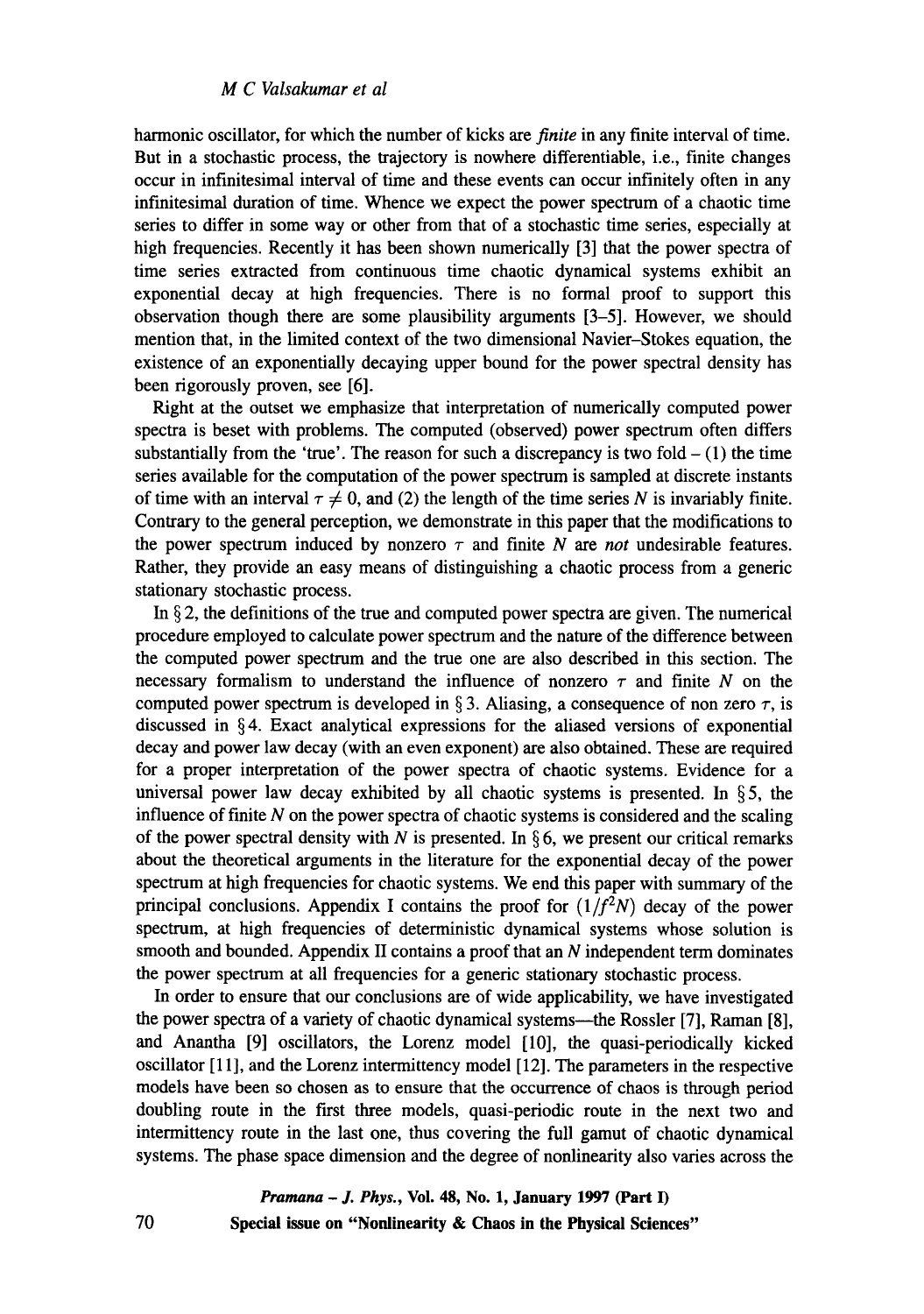| Model                                              | Equations                                                                                                                             | Parameters                                                                                         | Route              | Reference |
|----------------------------------------------------|---------------------------------------------------------------------------------------------------------------------------------------|----------------------------------------------------------------------------------------------------|--------------------|-----------|
| Rossler                                            | $dx/dt = -y-z$<br>$dy/dt = x + ay$<br>$dz/dt = b + z(x - c)$                                                                          | $a = 0.15$<br>$b = 0.20$<br>$c = 10.00$                                                            | Period<br>doubling | [7]       |
| Lorenz                                             | $dx/dt = \sigma(y - x)$<br>$dy/dt = x(r - z) - y$<br>$dz/dt = xy - cz$                                                                | $\sigma = 16.00$<br>$r = 45.92$<br>$c = 4.00$                                                      | Quasiperiodic      | $[10]$    |
| Lorenz                                             | $dx/dt = \sigma(y - x)$<br>$dy/dt = x(r - z) - y$<br>$\mathrm{d}z/\mathrm{d}t = xy - cz$                                              | $\sigma = 10.00$<br>$r = 170.00$<br>$c = 8/3$                                                      | Intermittent       | [12]      |
| Raman                                              | $dx/dt = -\gamma_1 x - \beta_1 (x+z)y^2$<br>$dy/dt = -\gamma_2 y - \beta_2(x^2 + z^2)y$<br>$dz/dt = -\gamma_3 z - \beta_3 (x+z)y^2$   | $\gamma_1 = -1, \beta_1 = 9$<br>$\gamma_2 = 1.0, \beta_2 = 5.0$<br>$\gamma_3 = 1.5, \beta_3 = 1.0$ | Period<br>doubling | [8]       |
| Anantha                                            | $dx/dt = \phi^m x - bx^2 -$<br>$ax + v - xv$<br>$dy/dt = b(kbx^2 - y - xy + az)$<br>$dz/dt = c(x - z)$<br>$d\phi/dt = d(e - x\phi^m)$ | $a = 0.7, b = 0.002$<br>$c = 0.008$ , $d = 10^{-4}$<br>$k = 1.0, m = 2.0$<br>$e = 184.9$           | Period<br>doubling | [9]       |
| Quasiperiodically $dx/dt = y$<br>kicked oscillator | $dy/dt = a[d + c\cos \omega z]$<br>$+\cos \omega_0 z$ + $\cos x - y$<br>$dz/dt = 1$                                                   | $a = 0.5, d = 0.8$<br>$c = 0.55, \omega_0 = 1.0$<br>$\omega = 0.6180$                              | Quasiperiodic      | $[11]$    |

|  | Table 1. |  |  | Models studied. |
|--|----------|--|--|-----------------|
|--|----------|--|--|-----------------|

models. The quasiperiodically kicked oscillator is non-autonomous and others are autonomous. Since all known aspects relevant for the classification of dynamical systems are encompassed, the features common to all these systems must indeed be universal. The models studied and the respective parameters are given in table 1.

# **2. Power spectrum**

Let  $x(t)$  be one of the state variables describing the chaotic dynamical system. The time autocorrelation function of  $x(t)$  is defined as

$$
c(t) = \lim_{T \to \infty} \frac{1}{T} \int_0^{T-|t|} dt' x(t') x(t'+|t|).
$$
 (1)

The power spectrum  $C(f)$  is defined as the Fourier transform of the autocorrelation function

$$
C(f) = \int_{-\infty}^{\infty} c(t) e^{i2\pi ft} dt.
$$
 (2)

**Power** spectrum can also be equivalently defined as the modulus square of its Fourier amplitude per unit time. This is given **by** 

$$
C(f) = \lim_{T \to \infty} \frac{1}{T} \left| \int_0^T x(t) e^{i2\pi ft} dt \right|^2.
$$
 (3)

*Pramana - J. Phys.,* **Vol. 48, No. 1, January 1997 (Part I)**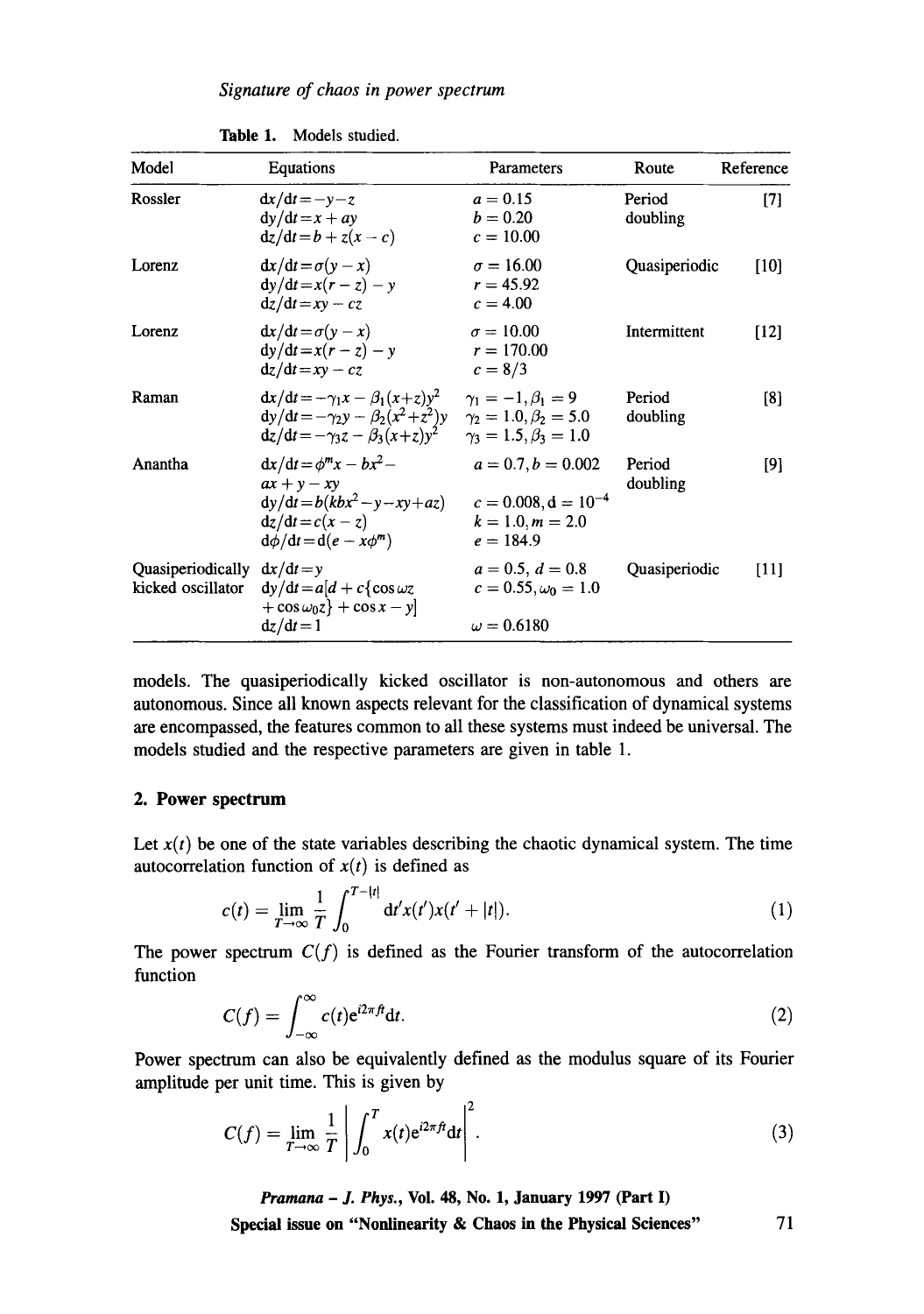$C(f)$  defined in (2) and (3), henceforth, will be referred to as the true power spectrum in this paper.

In general, the computer or experimental realization of state variable  $x(t)$  is in the form of a scalar discrete time series. This is equivalent to obtaining a time series by sampling  $x(t)$  with a non zero sampling time  $\tau$ , up to a finite length N, giving  $\{x_i = x(t = j\tau)\}$ ;  $j = 0, N - 1$ . We now proceed to define the power spectrum  $P(f, N, \tau)$  of such a discrete scalar time series such that it agrees with  $C(f)$  in the limit  $\tau \to 0$  and  $N \to \infty$ . The discrete version of the autocorrelation is defined as

$$
c_j(N) = \left\langle \frac{1}{N} \sum_{l=0}^{N-1-|j|} x_l x_{l+|j|} \right\rangle, \tag{4}
$$

where  $\langle \cdot \rangle$  represents the average over several initial conditions and trajectories. This averaging is performed so as to ensure that the autocorrelation function of the discrete time series  $c_i(N)$  is identical to that of the continuous time process  $c(t)$  evaluated at  $t = j\tau$ in the limit  $N \rightarrow \infty$ .  $P(f, N, \tau)$  is then defined as

$$
P(f, N, \tau) = \tau \sum_{j=- (N-1)}^{(N-1)} c_j(N) e^{i2\pi f \tau j}.
$$
 (5)

 $P(f, N, \tau)$  can also be represented in the form analogous to equation (3). Let  $X(f, N, \tau)$ be the discrete Fourier transform of  $\{x_i\}$ ,

$$
X(f, N, \tau) = \sum_{j=0}^{N-1} x_j e^{i2\pi f \tau j}
$$
 (6)

and the corresponding power spectrum **is** 

$$
P(f, N, \tau) = \frac{\tau}{N} \langle |X(f, N, \tau)|^2 \rangle. \tag{7}
$$

In this paper we refer to  $P(f, N, \tau)$  as the computed power spectrum or simply the power spectrum. The computed power spectrum  $P(f, N, \tau)$  is equal to the true power spectrum  $C(f)$  in the following limit.

$$
C(f) = \lim_{\tau \to 0} \lim_{N \to \infty} P(f, N, \tau).
$$
 (8)

In our numerical investigations, we used the definitions given in equations (6) and (7) to compute the power spectrum of chaotic time series. Power spectra of different segments of length N, extracted from a time series of the dynamical system corresponding to a given initial condition, are computed. The computation is repeated for different initial conditions. An average over this ensemble of power spectra is carried out to obtain  $P(f, N, \tau)$ .

The power spectra of chaotic dynamical systems are found to exhibit an exponential decay followed by a much slower decay (like an algebraic decay). The power spectra of two representative models exhibiting chaos, namely, the Lorenz and Rossler models, are shown in figure l(a) and figure l(b), respectively. The nonexponential tail, though appears like an algebraic decay, does not fit to any power law. But, surprisingly, we find

# *Pramana - J. Phys.,* **Vol. 48, No. 1, January 1997 (Part I)**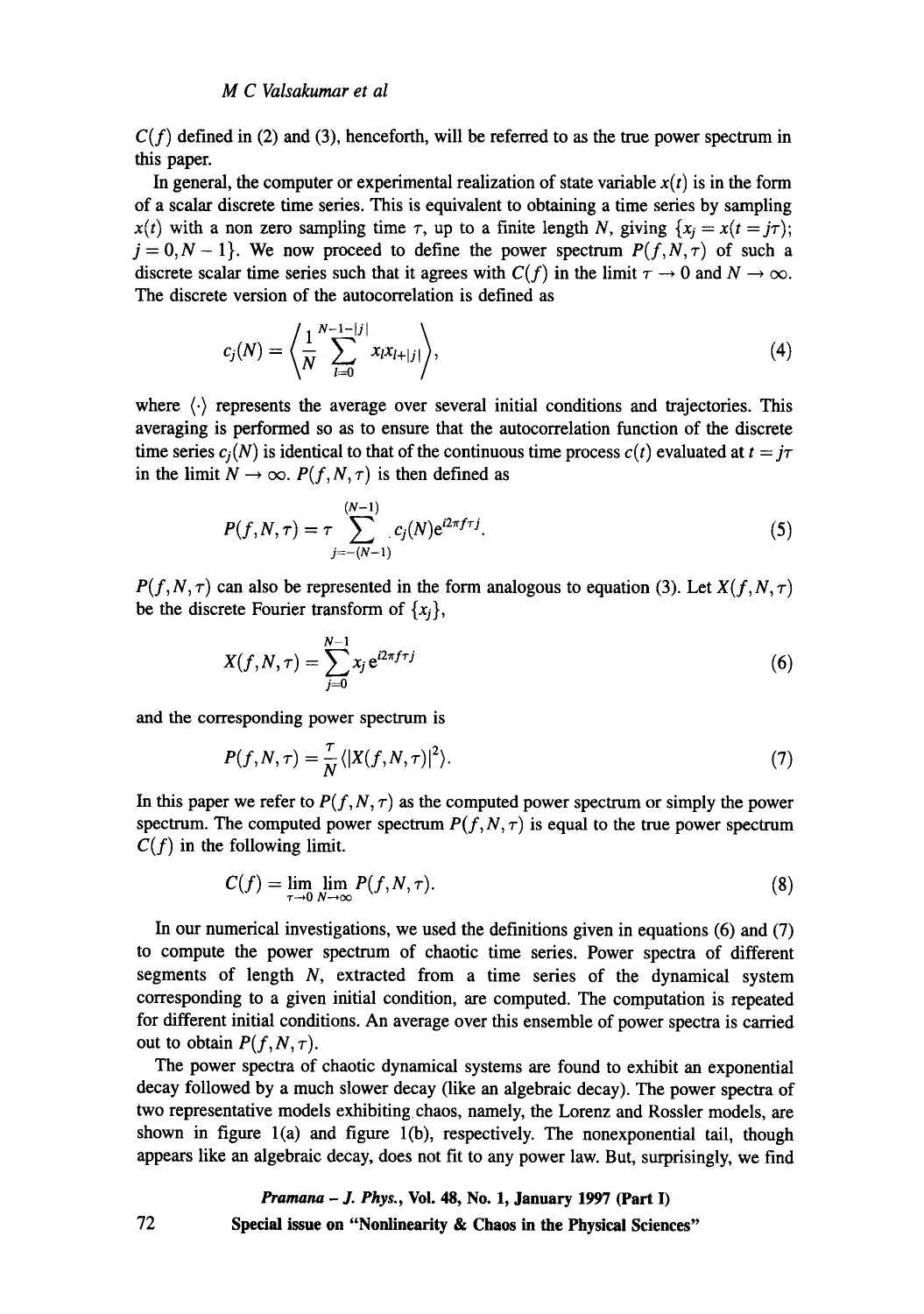

**Figure 1.** Computed power spectrum,  $P(f, N, \tau)$  for (a) Lorenz model  $(N = 2^{17},$  $\tau = 0.008$ ) and (b) Rossler model ( $N = 2^{17}$ ,  $\tau = 0.016$ )  $F = 2\tau f$ .

that the tail exhibits a universal  $[\pi\tau/\sin \pi\tau f]^2$  decay. Figures 2(a) - 2(f) show the power spectral density in the nonexponential region to be proportional to  $[\pi \tau / \sin \pi \tau f]^2$ . It is obvious from the data that, without exception, the fit is excellent. The origin of such a functional form for the computed power spectrum at high frequencies wilt form the

> *Pramana - J. Phys.,* **Vol. 48, No. 1, January 1997 (Part I) Special issue on "Nonlinearity & Chaos in the Physical Sciences"** 73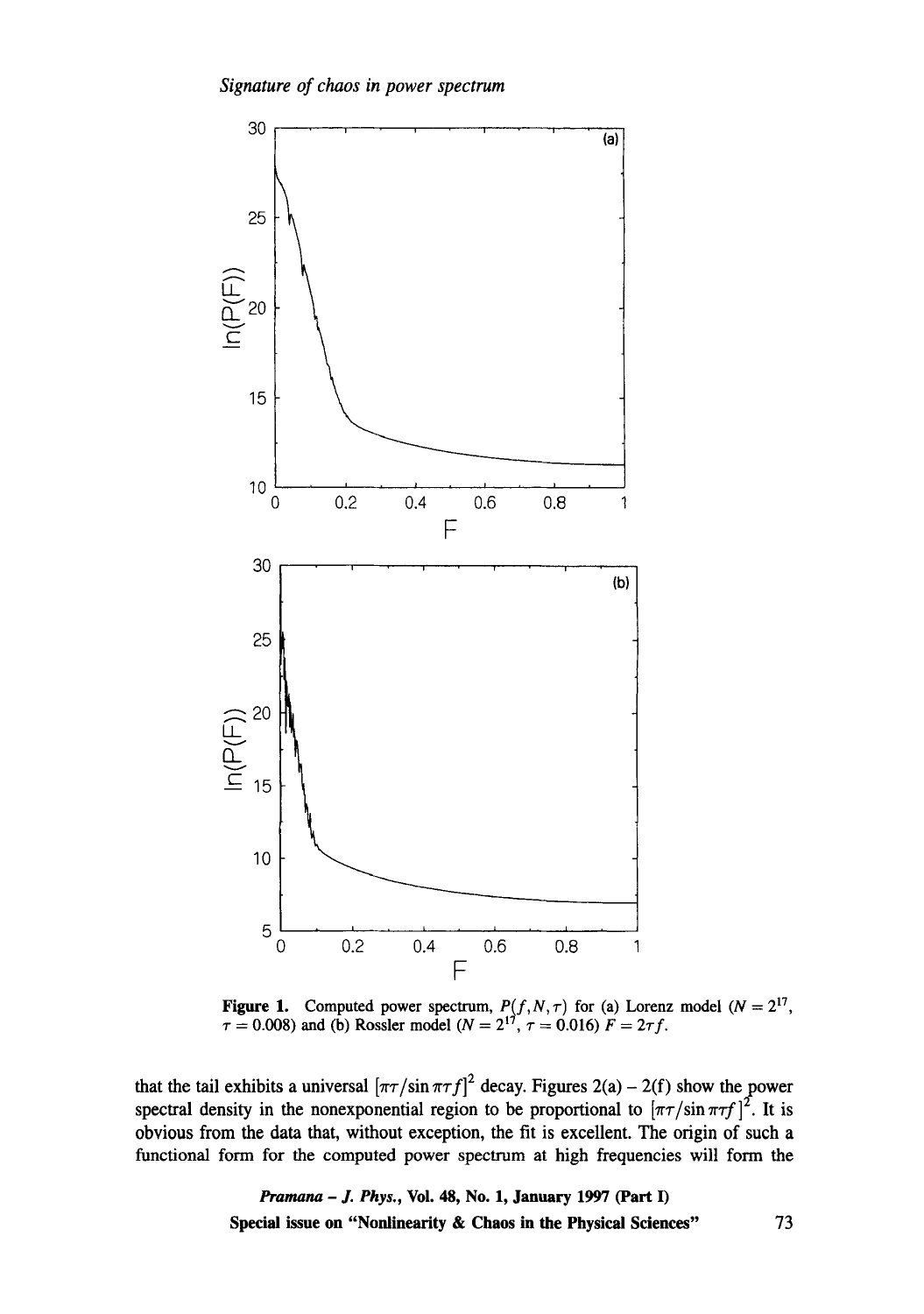



74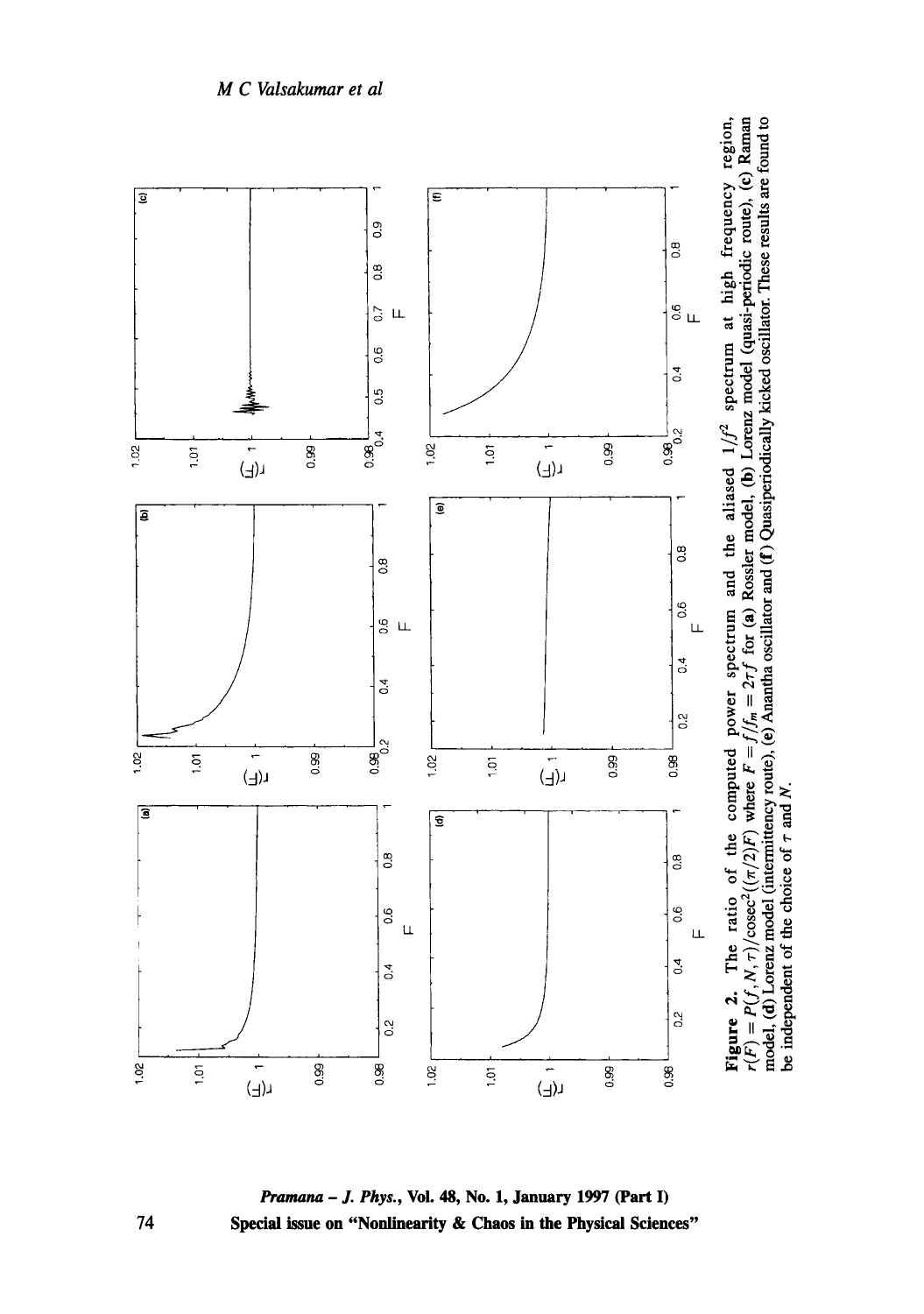

Figure 3. The scaling of the computed power spectrum with the size of the discrete time series, for Rossler oscillator.

subject matter of the next two sections. We observe that the spectral density in the nonexponential tail region is smooth and that it scales as *1IN.* The N-dependence of the power spectral density at a given frequency in the tail region is shown in figure 3. Detailed description of N-dependence is presented in § 5.

We have carried out the calculations in double and quadruple precision to see the influence of machine accuracy on our results. We find that our conclusions remain the same.

### **3. Relation between the true and computed power spectra**

In order to understand the findings reported in the last section in a proper perspective, we derive here a formal relation between the computed and true power spectra. In doing this, we first define the following two functions, namely

$$
w_N(t) = \begin{cases} 1 & \text{for } -(N-1)\tau \le t \le (N-1)\tau \\ 0, & \text{otherwise} \end{cases}
$$
(9)

and

$$
\hat{c}(t) = \tau \sum_{j=-\infty}^{\infty} c(t)\delta(t - j\tau). \tag{10}
$$

The correlation function, in general, depends on  $N$  and it can be rewritten as

$$
c_j(N) = c_j + d_j(N),\tag{11}
$$

*Pramana - J. Phys., Vol. 48, No. 1, January 1997 (Part I)* **Special issue on "Nonlinearity & Chaos in the Physical Sciences"** 75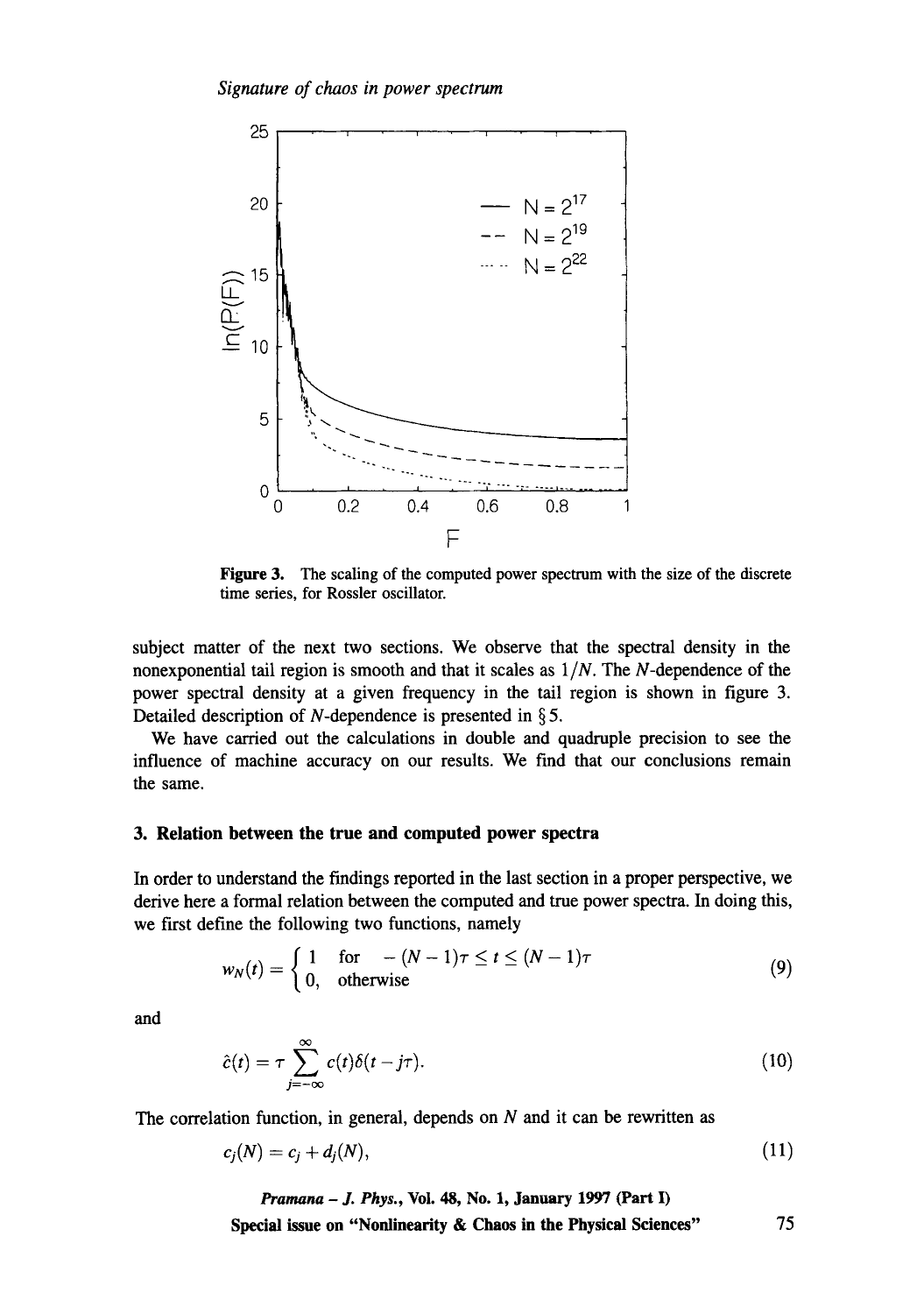where  $c_i = c(t = j\tau)$  and  $d_i(N)$  is a remainder which vanishes in the limit  $N \to \infty$ . This implies that  $P(f, N, \tau)$  can be expressed as a sum of two terms

$$
P(f, N, \tau) = P_1(f, N, \tau) + P_2(f, N, \tau), \tag{12}
$$

where

$$
P_1(f, N, \tau) = \int_{-\infty}^{\infty} dt \,\hat{c}(t) w_N(t) \exp(i2\pi ft), \qquad (13)
$$

and  $P_2(f, N, \tau)$ , related to  $\{d_i(N)\}\$ , is the remainder that vanishes in the limit  $N \to \infty$ .  $P_1(f, N, \tau)$  given in (13) can be rewritten in terms of the functions defined in equations (9) and (10) as

$$
P_1(f, N, \tau) = \int_{-\infty}^{\infty} dt \,\hat{c}(t) w_N(t) e^{i2\pi ft}.
$$
\n(14)

Using the convolution theorem, we can write

$$
P_1(f, N, \tau) = \int_{-\infty}^{\infty} df' \hat{C}(f - f') W_N(f'), \qquad (15)
$$

where  $\hat{C}(f)$  and  $W_N(f)$  are the Fourier transforms of  $\hat{c}(t)$  and  $W_N(t)$ , respectively. The Fourier transform of  $w_N(t)$  is given by

$$
W_N(f) = \frac{\sin 2\pi (N-1)f\tau}{\pi f}.
$$
\n(16)

This can be recast as

$$
W_N(f) = \delta(f) + Y_N(f),\tag{17}
$$

where  $\lim_{N\to\infty}Y_N(f) = 0$ . Substituting (17) in (15) gives

$$
P_1(f, N, \tau) = \hat{C}(f) + Q_N(f, N, \tau) \tag{18}
$$

such that  $\lim_{N\to\infty} Q_N(f, N, \tau) = 0$ . Using (12) and (18), we can write the computed power spectrum as

$$
P(f, N, \tau) = \hat{C}(f) + R(f, N, \tau),\tag{19}
$$

where  $R(f, N, \tau)$  vanishes in the limit  $N \to \infty$ . Using once again convolution theorem, the Fourier transform of  $\hat{c}(t)$  can be written as

$$
\hat{C}(f) = \int_{-\infty}^{\infty} df'C(f - f') \sum_{m = -\infty}^{\infty} \delta\left(f' + \frac{m}{\tau}\right).
$$
 (20)

This can be simplified and we get

$$
\hat{C}(f) = \sum_{m=-\infty}^{\infty} C\left(f + \frac{m}{\tau}\right).
$$
\n(21)

Finally using (19) and (21), we get the desired result.

# *Pramana - J. Phys.,* **Vol. 48, No. 1, January 1997 (Part I) 76 Special issue on "Nonlinearity & Chaos in the Physical Sciences"**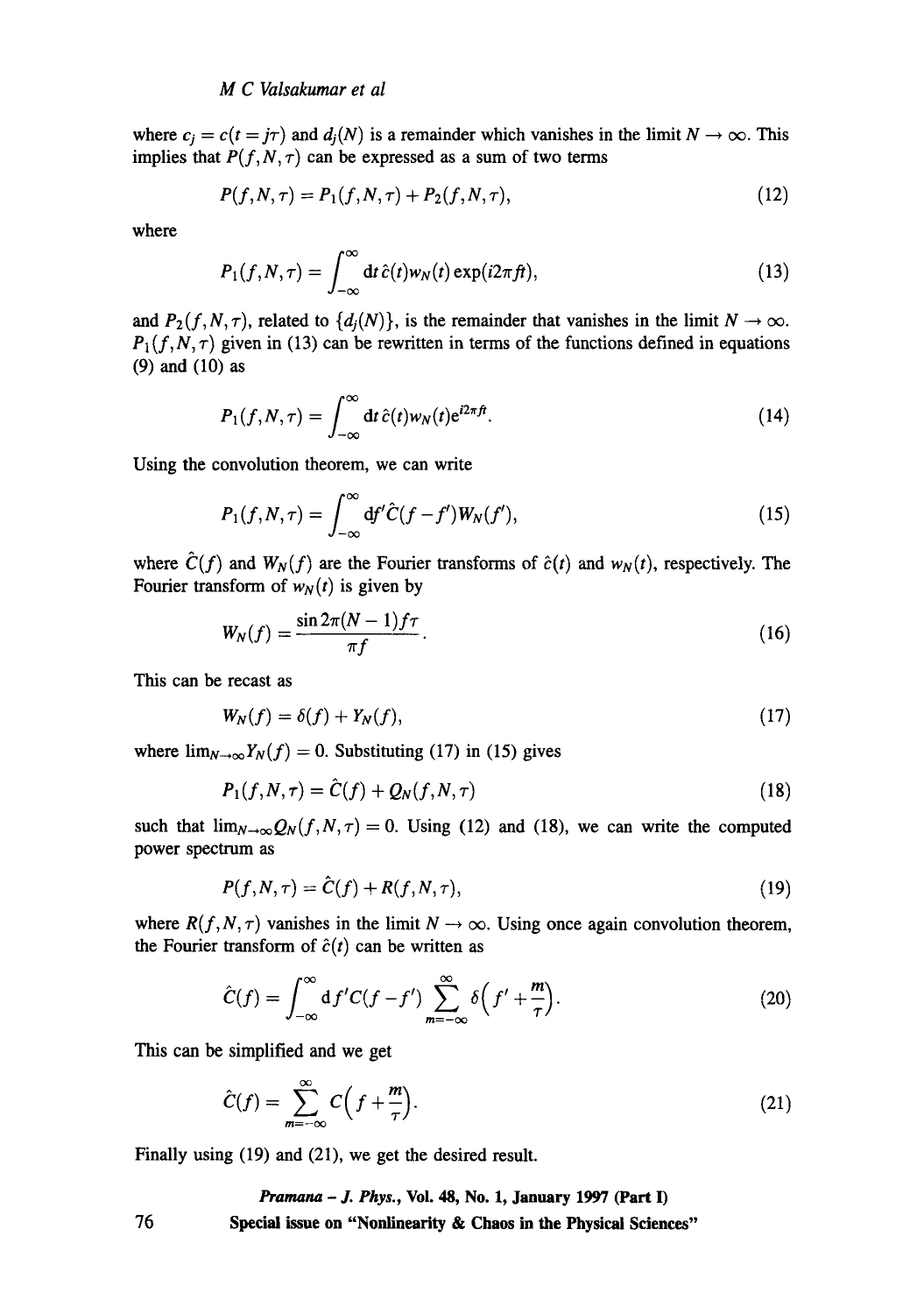*Signature of chaos in power spectrum* 

$$
P(f, N, \tau) = \sum_{m=-\infty}^{\infty} C\left(f + \frac{m}{\tau}\right) + R(f, N, \tau),\tag{22}
$$

where  $P(f, N, \tau)$  is the computed power spectrum and  $C(f)$  is the true power spectrum. This equation formally relates the computed power spectrum to the true one. It brings out clearly the role played by  $\tau$  and N. The first term represents  $\lim_{N\to\infty} P(f, N, \tau)$  and the second term reflects the finite size effects. We shall be analysing in the following sections, how a relation of this kind explains the results.

### **4. Aliasing**

Power spectrum of any sampled data, with an interval of sampling  $\tau$  being nonzero, is defined only in the domain  $-f_m \le f \le f_m$ , where  $f_m = 1/2\tau$ , is the Nyquist frequency. In sampling a given function  $x(t)$ ,  $\tau$  can be tuned,  $\tau \rightarrow 0$  corresponds to sampling the entire function. But, for a fixed  $\tau$ , the signal might contain frequencies higher than the Nyquist frequency. In such a case, the spectral densities corresponding to the frequencies larger than  $f_m$  will be folded into the region  $|f| < f_m$ . This is the phenomenon of aliasing, see for example [13].

The first term of (22) which represents  $\lim_{N\to\infty} P(f, N, \tau)$  is an aliased version of true power spectrum  $C(f)$ . This clearly establishes the role played by nonzero  $\tau$  resulting in the change in the functional form of the decay in the power spectrum due to aliasing. The remainder  $R(f, N, \tau)$  in (22) depends both on  $\tau$  and N. This term, owing to its dependence on  $\tau$ , could itself, in principle, be an aliased version of some other function. We derive, in this section, the aliased versions of power spectra with (i) an exponential and (ii) a power law dependence on f, and discuss the implications with reference to the observed numerical results.

### *4.1 Aliased exponential decay*

We consider a power spectrum with an exponential dependence on f.

$$
C(f) = a e^{-bf}.\tag{23}
$$

The aliased version  $P_a(f)$  of  $C(f)$  can be written as

$$
P_a(f) = \sum_{j=-\infty}^{\infty} C(f + 2jf_m),\tag{24}
$$

where  $f_m = 1/2\tau$ , the Nyquist frequency. The sum can be easily evaluated and we get

$$
P_a(F) = a \frac{\cosh\left[bf_m(1-F)\right]}{\sinh\left[bf_m\right]},\tag{25}
$$

where  $F = f/f_m$ , is the scaled frequency. It is worth mentioning that, as a function of the scaled frequency  $F$ , the discrepancy between the aliased and the true power spectra gets confined to a region closer to the end point as  $\tau$  decreases.

> *Pramana - J. Phys.,* **Vol. 48, No. 1, January 1997 (Part I) Special issue on "Nonlinearity & Chaos in the Physical Sciences" 77**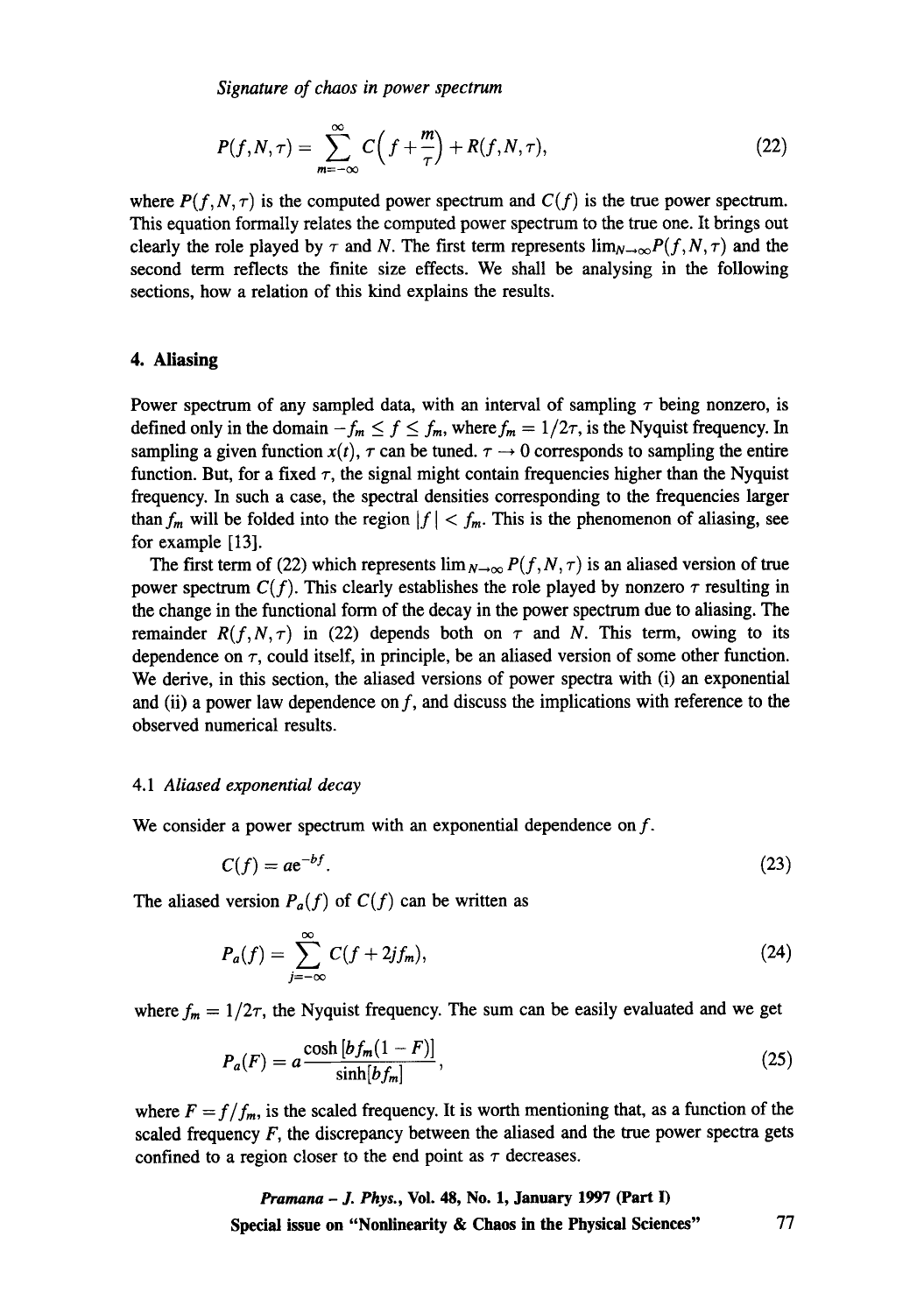#### 4.2 *Aliasing of power law decay*

Here we first derive an expression for the aliased version of  $1/f^2$  decay and then general expression for any even power of  $1/f$ . The true power spectrum is given by

$$
C(f) = \frac{A}{f^2}.\tag{26}
$$

The aliased form can be written as

$$
P_a(F) = \frac{A}{f_m^2} \sum_{j=-\infty}^{\infty} \frac{1}{(2j+F)^2}.
$$
 (27)

Using the integral representation

$$
\frac{1}{F^2} = \int_0^\infty dt \, t e^{-Ft} \tag{28}
$$

we can rewrite  $P_a(f)$  as

$$
P_a(F) = \frac{A}{f_m^2} \int_0^\infty dt \, t \, \frac{\cosh(1-F)t}{\sinh t}
$$
  
=  $-\frac{A}{2f_m^2} \frac{\partial}{\partial F} \int_{-\infty}^\infty dt \, \frac{\sinh(1-F)t}{\sinh t}$   
=  $-\frac{A}{2f_m^2} \frac{\partial}{\partial F} J(F).$  (29)

Using contour integration  $J$  can be evaluated as

$$
J = \pi \cot \frac{\pi F}{2} \tag{30}
$$

and

$$
P_a(F) = \frac{A\pi^2}{4f_m^2} \csc^2 \frac{\pi F}{2}.
$$
 (31)

The above can be recast in the following convenient form

$$
P_a(f) = A \left[ \frac{\pi \tau}{\sin \pi \tau f} \right]^2.
$$
 (32)

From (32), it is obvious that  $\lim_{\tau\to 0} P_a(f) = C(f)$ . However, for any finite  $\tau$ ,  $P_a(F)$ is shape invariant and the discrepancy between the computed and the true power spectra does not vanish at any frequency. This functional form fits extremely well the power spectra of chaotic systems in the high frequency (nonexponential) region as can be seen from the figures  $2(a)-2(f)$ . This implies that the power spectra of chaotic time series have a universal  $1/f^2$  tail, which is seen as a  $[\pi/\sin \pi f]^2$  tail due to aliasing.

# *Pramana - J. Phys.,* **Vol. 48, No. 1, January 1997 (Part I) Special issue on "Nonlinearity & Chaos in the Physical Sciences"**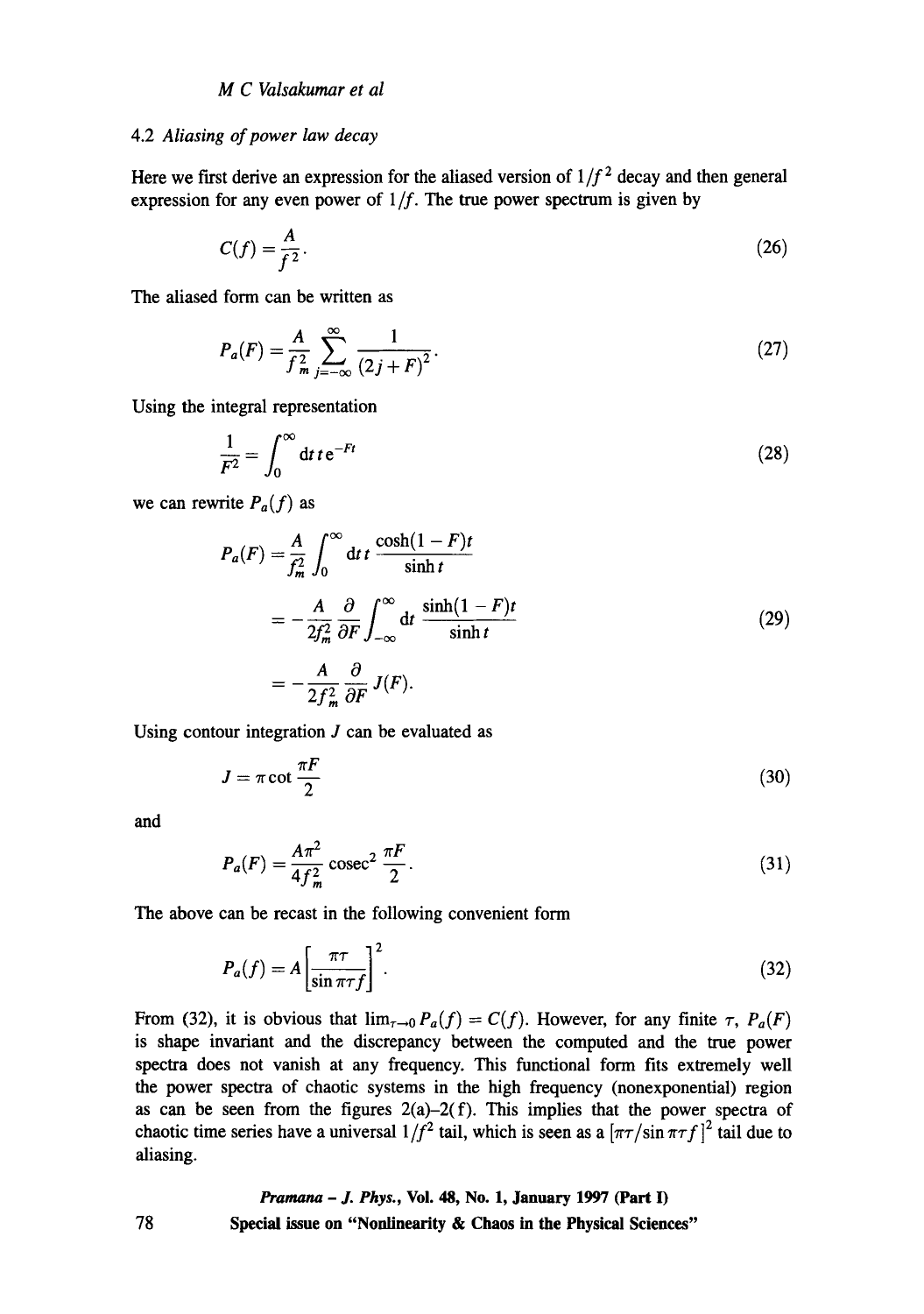The aliased version of power law decay with an even exponent (say, 2l) can also be exactly calculated.

$$
P_a(F) = \frac{A}{f_m^{2l}} \sum_{j=-\infty}^{\infty} \frac{1}{(2j+F)^{2l}}.
$$
 (33)

This can be further rewritten as

$$
P_a(F) = -\frac{A}{2f_m^{2l}} \frac{1}{(2l-1)!} \frac{\partial^{2l-1}}{\partial F^{2l-1}} \int_{-\infty}^{\infty} dt \frac{\sinh(1-F)t}{\sinh t}.
$$
 (34)

Since the integral in (34) is already evaluated (see (30)),  $P_a(F)$  can easily be obtained by computing the appropriate derivative in (34).

### **5. Finite size effects**

As has been emphasized at the beginning, the finite size of the time series also leads to a discrepancy **between the** computed and the true power spectra. The formal relation between the computed and the true power spectra described in  $(22)$  of  $\S$ 3, has a part that depends on N, denoted by  $R(f, N, \tau)$ . This remainder is such that it vanishes in the limit  $N\rightarrow\infty$ .

Numerical investigation of the power spectral density of several chaotic dynamical systems listed in table 1, show that there is an exponential decay up to some frequency  $f_{\star}$  followed by a  $[\pi\tau/\sin \pi\tau f]^2$  tail. Our studies on the scaling of the power spectral density of the chaotic dynamical systems with respect to the system size  $N$  reveals that the spectral density corresponding to the frequencies in the exponential decay region is independent of  $N$ , whereas the ones corresponding to the frequencies in the tail region scale as *1/N. The* scaling of the power spectrum with  $N$  for Rossler is presented in figure 3. Since, by definition, see (22), only  $R(f, N, \tau)$  can depend on N, it is clear from (32), together with the numerical results, that

$$
R(f, N, \tau) \sim \frac{1}{N} \left[ \frac{\pi \tau}{\sin \pi \tau f} \right]^2 \tag{35}
$$

to the leading order in  $1/N$ . Since  $R(f, N, \tau)$  accounts for the whole of the tail (see the fit in figures  $2(a)-2(f)$ ), within the limits of the present numerical analysis, it is evident that  $\hat{C}(f)$  does not have any spectral component in the tail region. This implies that the power spectrum is band width limited.

In the experimental context, the interest is mainly to distinguish chaotic oscillations from random oscillations (or stochastic signals). The band width limited character of the power spectrum signals the presence of chaotic oscillations in the time series. In a generic noise, we do not expect the power spectrum of such a process to be band width limited. For example the power spectrum of white noise is broad and is independent of  $N$ . One can understand that in a determinisitic dynamical system, chaotic or otherwise, no drastic changes can take place in an extremely short interval of time and hence the power spectral density in the high frequency region will

*Pramana - J. Phys.,* **Vol. 48, No. 1, January 1997 (Part I) Special issue on "Nonlinearity & Chaos in the Physical Sciences"** 79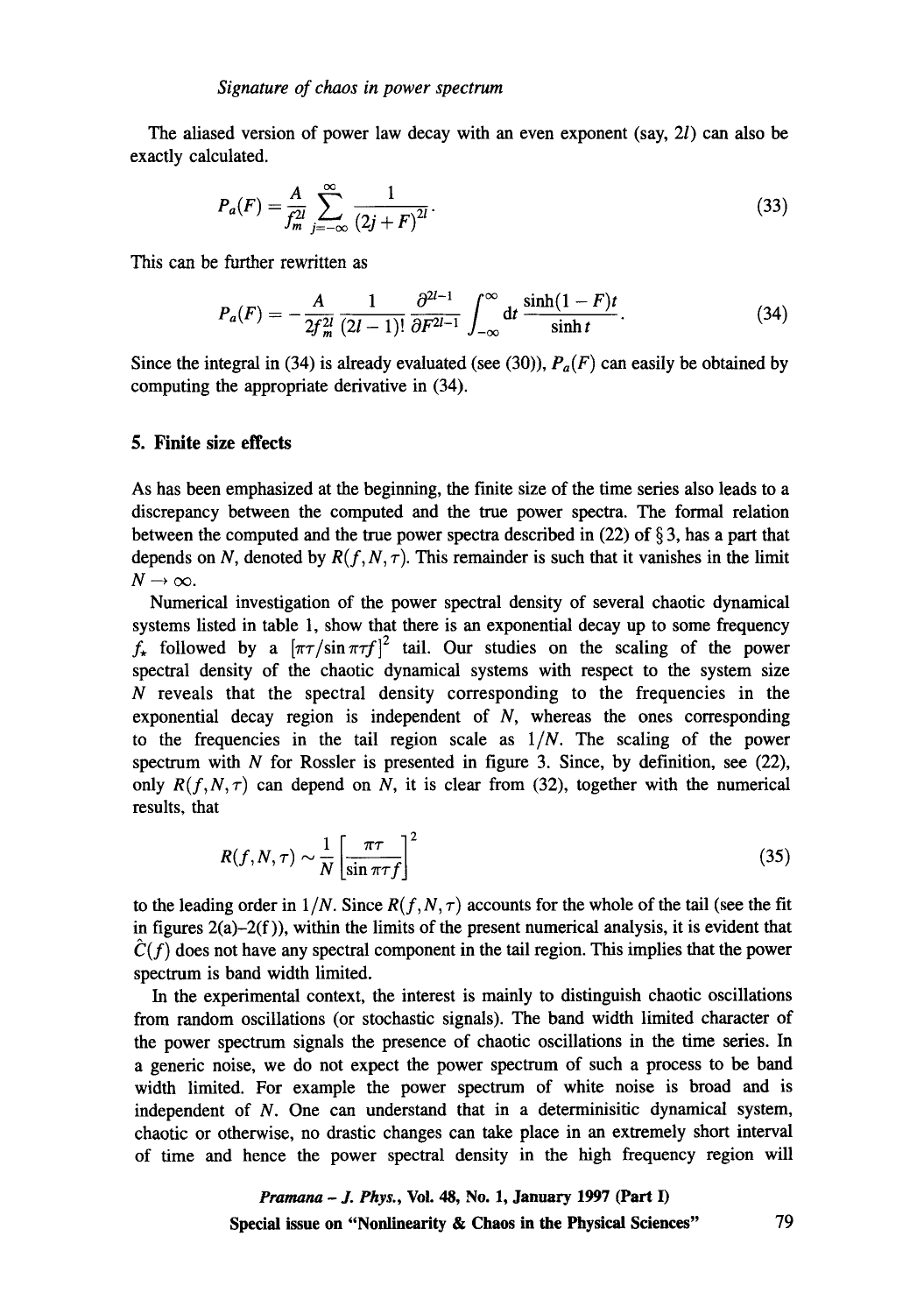accordingly be zero. This results in a band width limited power spectrum. On the other hand, by definition, a generic stochastic process is one in which changes occur on any time scale. This leads to the conclusion that the power spectral density of such a process must be nonzero for all the frequencies. In Appendix II, we present a proof that for a stationary stochastic process with absolutely continuous spectral measure, the finite time power spectrum is dominated by an N independent term at all frequencies.

The  $1/N$  scaling, together with an aliased  $1/f<sup>2</sup>$  decay at high frequency preceded by an exponential decay in the power spectrum single out chaotic time series from periodic, quasiperiodic and noisy signals.

# **6. Critical remarks on existing theoretical arguments**

In [3-5] the authors present a case for the exponential decay of the power spectra of chaotic systems. The argument rests on the following definition of the power spectrum

$$
C(f) = |X(f)|^2 \tag{36}
$$

with

$$
X(f) = \int_{-\infty}^{\infty} x(t) e^{i2\pi ft} dt.
$$
 (37)

By extending  $x(t)$  to the complex time domain, the authors argue that  $X(f)$  can be represented as a sum of exponentials, and hence  $C(f)$  must be a sum of exponentials. They have tacitly assumed the existence of *X(f).* 

In this section we present the problems associated with the above argument. The proper definition of  $C(f)$  is, see [6]

$$
C(f) = \lim_{T \to \infty} \frac{1}{T} |X_T(f)|^2
$$
\n(38)

with

$$
X_T(f) = \int_0^T x(t) e^{2\pi ft} dt.
$$
 (39)

From the numerical simulations we know that the spectral measure of chaotic systems is predominantly absolute-continuous at high frequencies. We find that the associated power spectral density  $C(f)$  is nonzero and bounded in the high frequency domain. But, the presence of the factor  $1/T$  in (38) necessitates vanishing of  $C(f)$  whenever  $X(f)$  takes on a nonzero, but finite value. Since  $C(f)$  of the system under investigation is nonzero, it is clear that  $X(f) = \lim_{T \to \infty} X_T(f)$  can not exist. The finite time Fourier transform  $X_T(f)$ should diverge as  $\sqrt{T}$  as  $T \to \infty$  (our  $X(f, N, \tau)$  diverges as  $\sqrt{N}$ ). Clearly these authors have neglected this part of the integral and concentrated only on the principal value, which in fact does not contribute to  $C(f)$  at all.

In Appendix I, we show that the power spectra of the deterministic dynamical systems whose solution is smooth and bounded (which serves as sufficiency condition but not necessary) will have a  $1/f<sup>2</sup>N$  tail.

# *Pramana - J. Phys.,* **Vol. 48, No. 1, January 1997 (Part I) Special issue on "Nonlinearity & Chaos in the Physical Sciences"**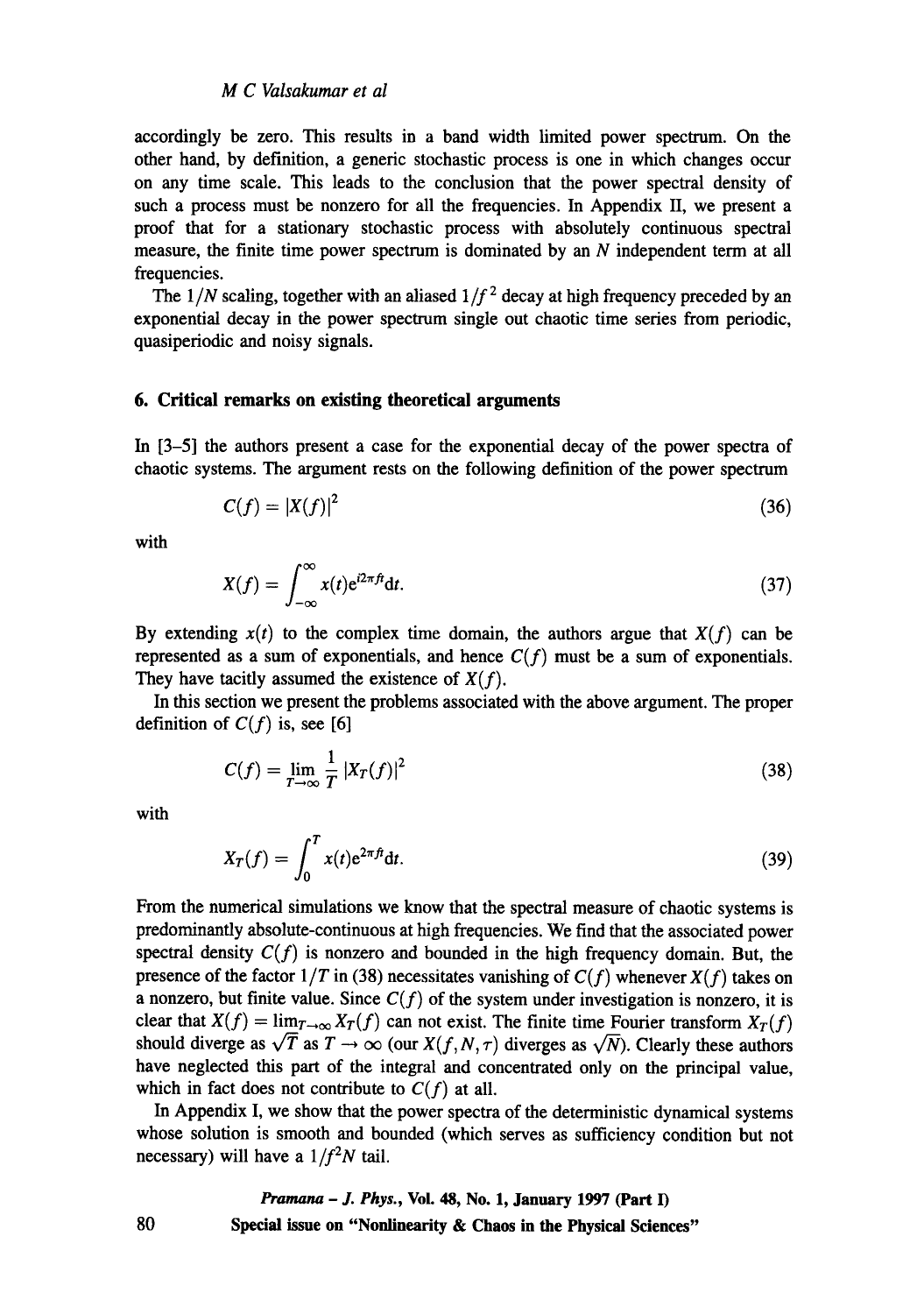# **7. Summary and conclusion**

The computed power spectrum  $P(f, N, \tau)$  differs from the true one  $C(f)$  due to nonzero sampling time  $\tau$  and finite length of the time series N. The nonzero sampling time  $\tau$  gives rise to aliasing, which changes the functional form of the decay. The computed power spectrum decays as  $(\cosh bf_m(1 - F))/\sinh bf_m$  up to a frequency  $f_c$  and subsequently decays as  $1/N[\pi\tau/\sin \pi\tau f]^2$  for  $f > f_c$ . These expressions are calculated to be the aliased versions of  $e^{-b f}$  and  $1/Nf^2$  respectively, which means the true power spectrum is band width limited. The feature of  $1/Nf^2$  decay is observed in all the chaotic dynamical system studied. The finite size  $N$  of the time series results in contributing a spurious tail to an otherwise band width limted power spectrum. This feature turns out to be useful for distinguishing chaos from a generic stationary stochastic process as the former scales as *1/N* while the latter is independent of N.

# **Appendix I**

We now proceed to prove the statement **that the** power spectrum, defined for the signal in the interval [0, T], of a bounded function belonging to  $C^{\infty}$  class shows a  $(f^{2}T)^{-1}$  tail for  $|f| > f_c$ .

Consider a dynamical system

$$
\frac{dx_i(t)}{dt} = f_i(\mathbf{x}(t)), \quad i = 1, \dots, d
$$
\n(A1)

with the initial conditions

$$
x_i(0) = x_{i0}.\tag{A2}
$$

The formal solution of the above equations is given by

$$
x_j(t) = x_j(\mathbf{x}_0, t) = e^{tL} x_{j0}, \tag{A3}
$$

where

$$
L = \sum_{i=1}^{d} f_i(\mathbf{x}_0) \frac{\partial}{\partial x_{i0}}.
$$
 (A4)

The finite time Fourier transform of  $x_i(t)$  is defined as

$$
X_{j,T}(f) = \int_0^T \mathrm{d}tx_j(\mathbf{x}_0, t) e^{i2\pi ft}.
$$
 (A5)

Substituting (A3) **in** (A5) and simplifying, we get

$$
X_{j,T}(f) = \frac{1}{i2\pi f} \left[ 1 - \frac{iL}{2\pi f} \right]^{-1} \left[ e^{i2\pi f} e^{LT} x_{j0} - x_{j0} \right]. \tag{A6}
$$

The power spectrum  $P_{i,T}(f) = 1/T |X_{i,T}(f)|^2$  is given by

$$
P_{j,T}(f) = \frac{1}{4\pi^2 f^2 T} \left| \left[ 1 - \frac{iL}{2\pi f} \right]^{-1} \left[ e^{i2\pi f T} e^{LT} x_{j0} - x_{j0} \right] \right|^2 = \frac{|Q|^2}{4\pi^2 f^2 T}.
$$
 (A7)

*Pramana - J. Phys.,* **¥ol. 48, No. 1, January 1997 (Part I)**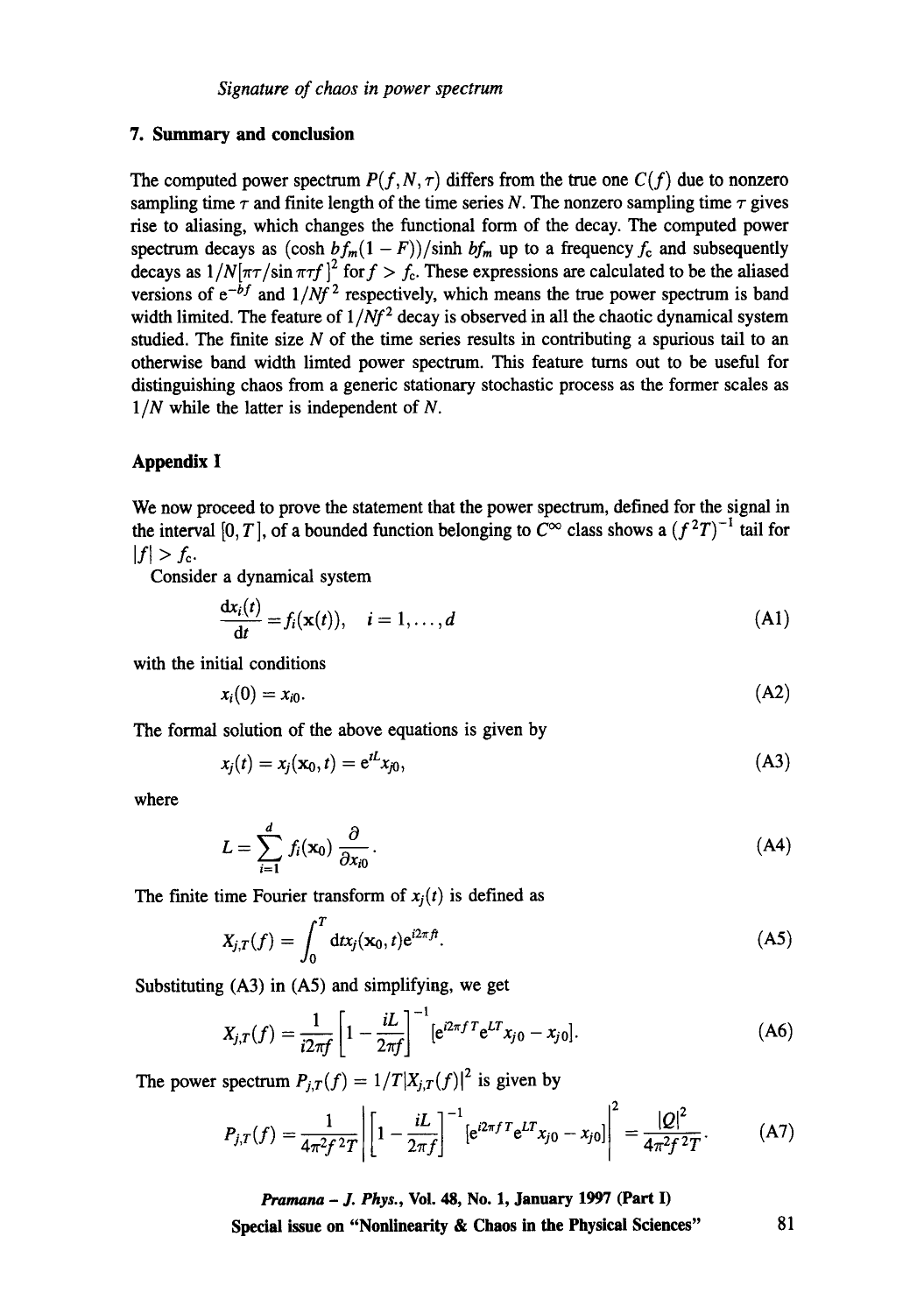The expression for  $Q$  can be written as

$$
Q = e^{i2\pi f} \sum_{n=0}^{\infty} \left(\frac{i}{2\pi f}\right)^n L^n x_j(\mathbf{x}_0, T) - \sum_{n=0}^{\infty} \left(\frac{i}{2\pi f}\right)^n L^n x_{j0}.
$$
 (A8)

From (A8) we get

$$
|Q| \leq \sum_{n=0}^{\infty} \left(\frac{1}{|2\pi f|^n}\right) (|L^n x_j(\mathbf{x}_0, T)| + |L^n x_{j0}|). \tag{A9}
$$

From the formal solution (A3) it is easy to see that

$$
L^{n} x_{j}(\mathbf{x}_{0}, T) = \frac{d^{n}}{dt^{n}} x_{j}(\mathbf{x}_{0}, t)|_{t=T} \text{ and } L^{n} x_{j0} = \frac{d^{n}}{dt^{n}} x_{j}(\mathbf{x}_{0}, t)|_{t=0}.
$$
 (A10)

Assuming that the trajectory  $x_i(\mathbf{x}_0, t)$  of the dynamical system (A1) belongs to  $C^{\infty}$  class, it follows that there exists an upper bound  $M_n$  for  $|d^n/d^n x_i(x_0,t)|, n \ge 1$ . Hence we obtain

$$
|L^n x_j(\mathbf{x}_0,t)| \le M_n \quad \text{for all} \quad t \in [0,\infty).
$$
 (A11)

We define a parameter  $M = \sup_n (M_n)^{(1/n)}$ . It can be seen that

$$
\sum_{n=1}^{\infty} \frac{|L^n x_j(\mathbf{x}_0, t)|}{|2\pi f|^n} \le \sum_{n=1}^{\infty} \left(\frac{M}{|2\pi f|}\right)^n \tag{A12}
$$

for all  $t \in [0, \infty)$ . The above series is convergent for  $|2\pi f| > M (= 2\pi f_0)$ . The series can then be summed to get

$$
|Q| \leq 2\bigg[M_0 + \frac{M/|2\pi f|}{1 - M/|2\pi f|}\bigg].\tag{A13}
$$

This illustrates that for  $|2\pi f| > M (= 2\pi f_c)$ , the power spectrum will have a tail

$$
P_{j,T}(f) \sim \frac{M_0^2}{\left(\pi f\right)^2 T}.\tag{A14}
$$

This will manifest as a  $(\pi r / \sin \pi f \tau)^2$  tail for a discrete time series sampled at a time step  $\tau$  (due to aliasing), consistent with our numerical results for the power spectra of chaotic dynamical systems.

### **Appendix H**

Let  $x(t)$  be a stationary stochastic process with an absolutely continuous spectral measure. Let  $\{x_i = x(t = j\tau); j = 0, \ldots, N-1\}$  be a discretely sampled data set.  $P(f, N, \tau)$  can be written as

$$
P(f, N, \tau) = \frac{\tau}{N} \sum_{j=0}^{N-1} \sum_{k=0}^{N-1} \langle x_j x_k \rangle e^{i 2\pi f \tau (j-k)}.
$$
 (A1)

*Pramana - J. Phys.,* **Vol. 48, No. 1, January 1997 (Part I)** 

**Special issue on "Nonlinearity & Chaos in the Physical Sciences"**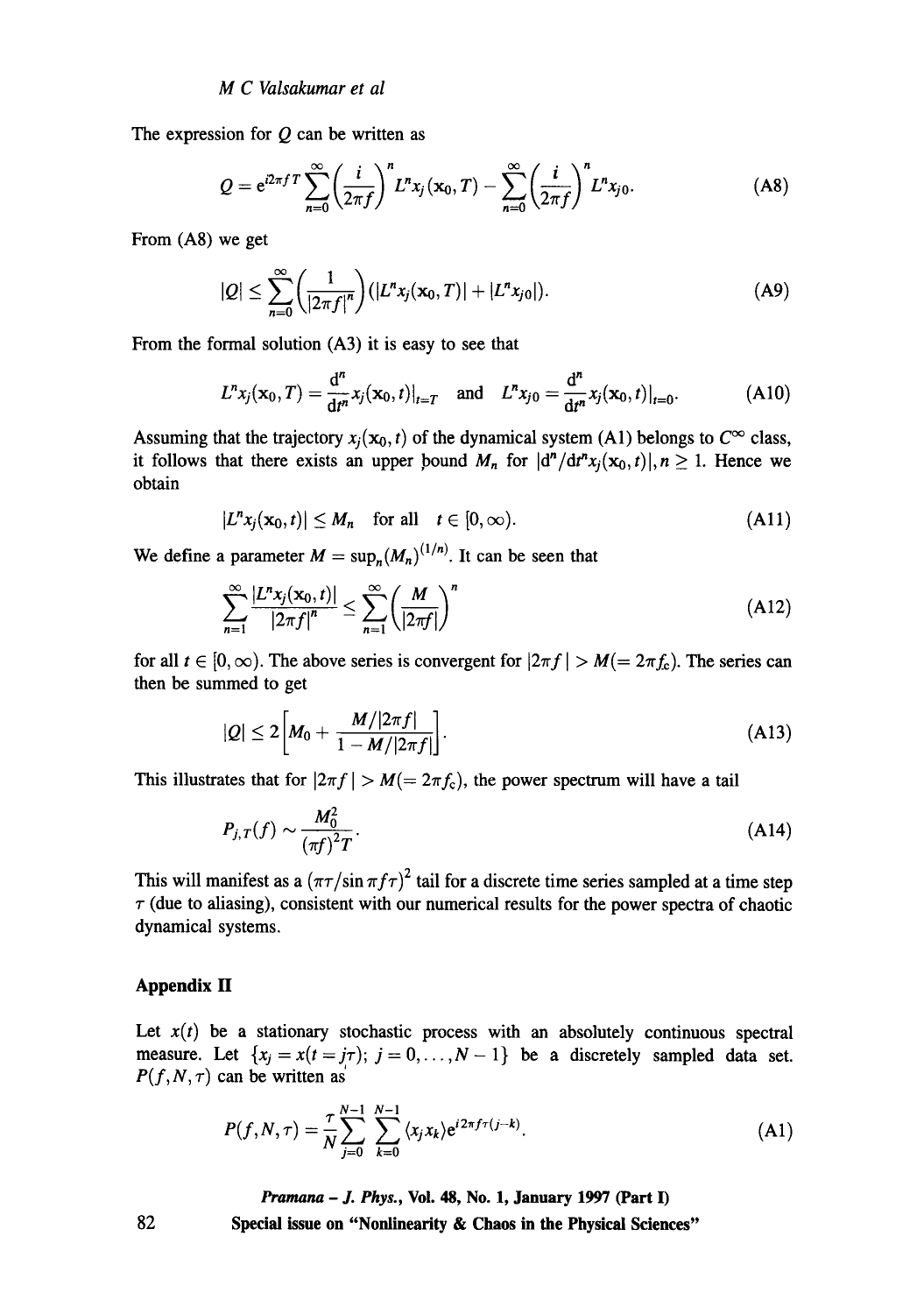Since the process is stationary one can write  $\langle x_j x_k \rangle = c(\tau(j-k))$ . Substituting this and simplifying, we get

$$
P(f, N, \tau) = \int_{-\infty}^{\infty} \mathrm{d}f'C(f')S_N, \qquad (A2)
$$

where

$$
S_N = \tau \left[ 1 + 2 \sum_{l=1}^{N-1} \left( 1 - \frac{l}{N} \right) \cos 2\pi \tau (f - f') l \right]
$$
 (A3)

and  $C(f)$  is the true (unaliased) power spectrum.  $P(f, N, \tau)$  can be equivalently represented as (see **eq. (22))** 

$$
P(f, N, \tau) = \sum_{m=-\infty}^{\infty} C\left(f + \frac{m}{\tau}\right) + R(f, N, \tau). \tag{A4}
$$

Thus it is only the true spectral density  $C(f)$  that goes as input to the analysis. By definition, a generic stationary stochastic process is characterized by a spectral measure which is absolutely continuous, and is nonzero for all frequencies. It is clear from  $(A4)$ that if the true power spectrum is nonzero, so is the aliased power spectrum. This implies that for a given N,  $P(f, N, \tau)$  of a generic stationary stochastic process consists of both an  $N$ -independent term and terms depending on  $N$ . In the following analysis we calculate the  $N$  dependent terms explicitly to understand which term dominates in the large  $N$  limit.

Let  $z = 2\pi (f - f')\tau$ , then

$$
S_N = \tau \left[ 1 + 2\text{Re} \frac{e^{iNz} - 1}{e^{iz} - 1} - \frac{2}{N} \frac{\partial}{\partial z} \text{Im} \frac{e^{iNz} - 1}{e^{iz} - 1} \right].
$$
 (A5)

This can be evaluated as

$$
S_N = \frac{\tau}{N} \frac{\sin^2(Nz/2)}{\sin^2(z/2)}.
$$
 (A6)

The power spectrum now takes the form

$$
P(f, N, \tau) = \int_{-\infty}^{\infty} df'C(f') \frac{\tau}{N} \frac{\sin^2 N\pi \tau (f - f')}{\sin^2 \pi \tau (f - f')}.
$$
 (A7)

Noting that  $S_N$  is periodic in  $1/\tau$ , the above integral can be written as

$$
P(f, N, \tau) = \sum_{l=-\infty}^{\infty} \frac{1}{\pi} \int_{-(\pi/2)}^{\pi/2} d\xi C \left( f + \frac{l}{\tau} + \frac{\xi}{\pi \tau} \right) \frac{\sin^2 N\xi}{N \sin^2 \xi}.
$$
 (A8)

Since the spectral measure is absolutely continuous, the power spectrum  $C(f)$  is smooth and one can expand  $C(f)$  as a Taylor's series in  $\xi/\pi\tau$ , to give the power spectrum the following form

$$
P(f, N, \tau) = \sum_{l=-\infty}^{\infty} \left[ \sum_{m=0}^{\infty} C^{(m)} \left( f + \frac{l}{\tau} \right) I_m \right]
$$
(A9)

*Pramana - ]. Phys.,* **Vol. 48, No. 1, January 1997 (Part I)**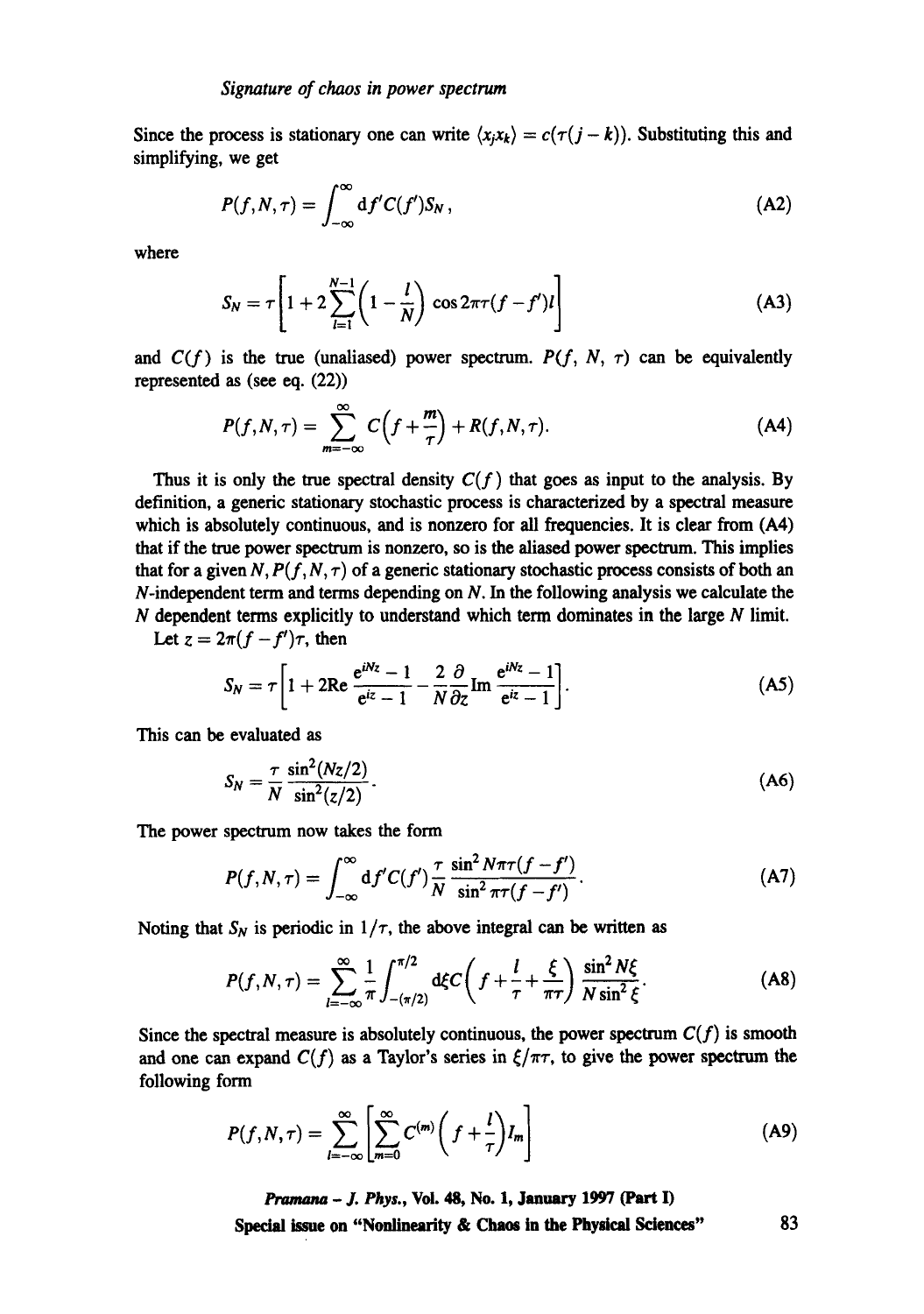where

$$
I_m = \frac{1}{\pi m!} \int_{-(\pi/2)}^{\pi/2} d\xi \left(\frac{\xi}{\pi \tau}\right)^m \frac{\sin^2 N\xi}{N \sin^2 \xi}, \text{ and } C^{(m)}(f) = \frac{d^m}{df^m} C(f). \quad (A10)
$$

It is easy to see that

$$
I_0 = 1 \tag{A11}
$$

$$
I_{2m} \sim O\left(\frac{1}{N}\right)
$$
 and  $I_{2m-1} = 0$ ,  $m = 1, ...$  (A12)

With the help of these results the power spectrum can easily be written as

$$
P(f, N, \tau) = \sum_{l = -\infty}^{\infty} C\left(f + \frac{l}{\tau}\right) + \frac{1}{N} \sum_{l = -\infty}^{\infty} \left[C^{(2)}\left(f + \frac{l}{\tau}\right)\left(\frac{\ln 2}{\tau^2}\right) + C^{(4)}\left(f + \frac{l}{\tau}\right)\left(\frac{\ln 2 - \frac{9\zeta(3)}{2\pi^2}}{2\pi^2 z^4}\right) + \cdots\right] + O\left(\frac{1}{N^2}\right),\tag{A13}
$$

where  $\zeta(n)$  is the Riemann zeta function of order *n*.

Since the first term (the  $N$  independent part) in the above equation is nonzero for any absolutely continuous nonzero spectral measure and since the coefficient of  $1/N$  is finite, we can always find an  $N$  such that the first term dominates. This implies that for a generic stationary stochastic process an N independent term will dominate the power spectrum at all frequencies, if  $N$  is sufficiently large.

In the case of deterministic dynamical systems, it is known that the power spectra of regular deterministic dynamical systems are discrete, and they do not have N-independent part at high frequencies. Only chaotic systems show a semblance of a continuous power spectrum. Numerical results show that chaotic systems also do not have an N-independent part at high frequencies. Thus it is not possible that the power spectra of deterministic dynamical systems are dominated by an N-independent part at high frequency region.

# **References**

- [1] See e.g., Hao Bai-Lin, *Chaos* (World Scientific, Singapore 1984)
- [2] N H Packard, J A Crutchfield, J D Farmer and R S Shaw, *Phys. Rev. Lett. 45,* 712 (1980) D Farmer, E Ott, and A Yorke, *Physica* D7, 153 (1980) J P Eckmann and D Ruelle, *Rev. Mod. Phys.* 57, 617 (1985) H D I Aberbanel, R Brown, J J Sidorowich, and L S Tsimring, *Rev. Mod. Phys. 65,* 1331 (1993) M C Valsakumar, K P N Murthy and S Venkadesan, Time Series Analysis - A Review, in *Non linear Phenomena in Materials Science III - Instabilities and Patterning efftted* by G Ananthakrishna, L P Kubin and G Martin, Solid State Phenomena (Seietec Publ., 1995) vol. 42-43 [3] D E Sigeti, *Physica* D82, 136 (1995)
- 
- [4] D E Sigeti, and W Horsthemke, *Phys. Rev.* A35, 2276 (1987)
- [5] U Frisch, and R Morf, *Phys. Rev.* A23, 2673 (1981)
- [6] H Bercovici, P Constantin, C Foias, and O P Manley, J. *Stat. Phys.* 80, 579 (1995)
- [7] O E Rossler, *Phys. Lett.* A57, 397 (1976)

#### *Pramana - J. Phys.,* **Vol. 48, No. 1, January 1997 (Part I)**

**Special issue on "Nonlinearity & Chaos in the Physical Sciences"**